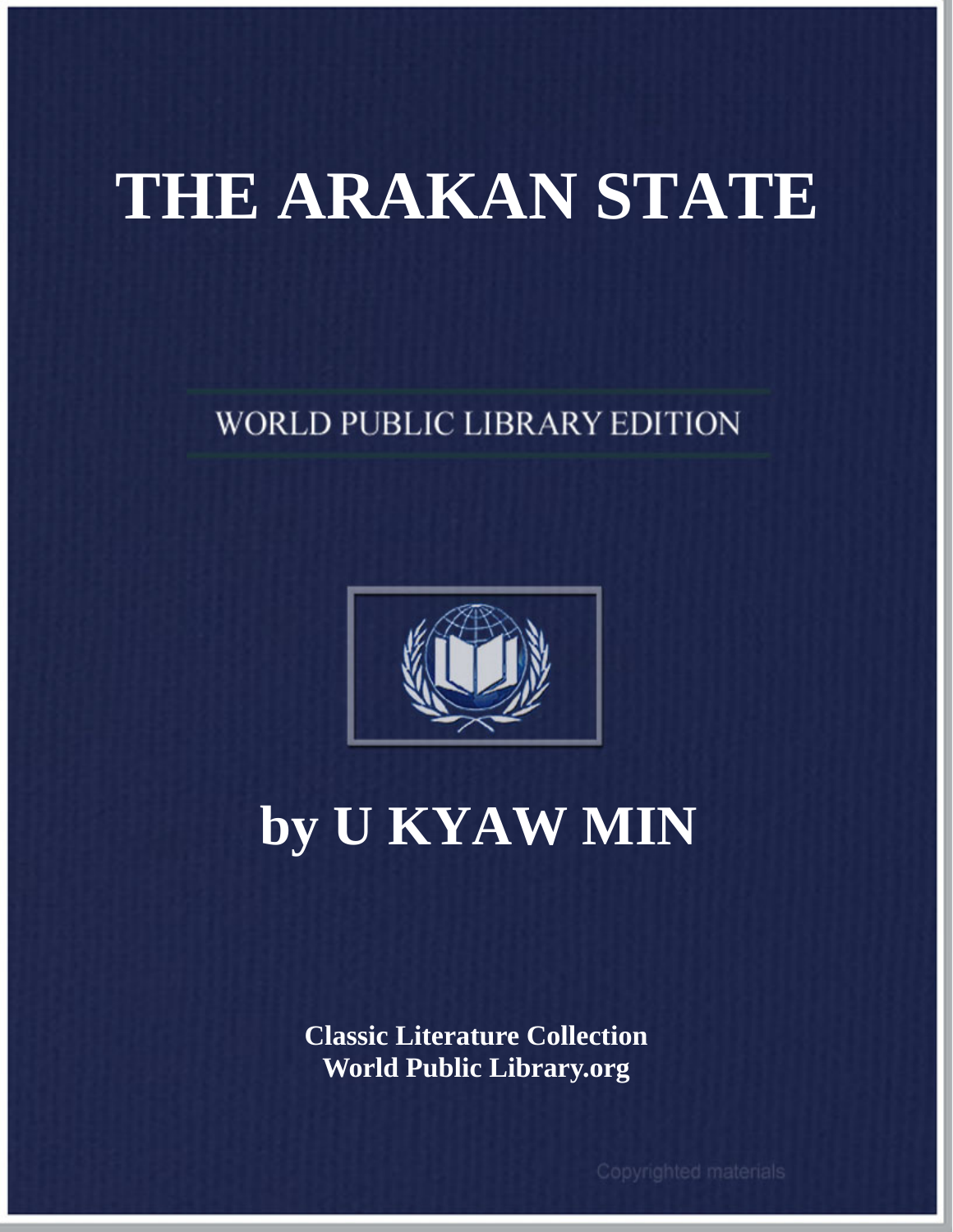Title: THE ARAKAN STATE

Author: U KYAW MIN

Language: English

Subject: Fiction, Literature

F k kcn'Publisher: World Public Library Association



Copyright © 20F€, All Rights Reserved Worldwide by World Public Library, www.WorldLibrary.net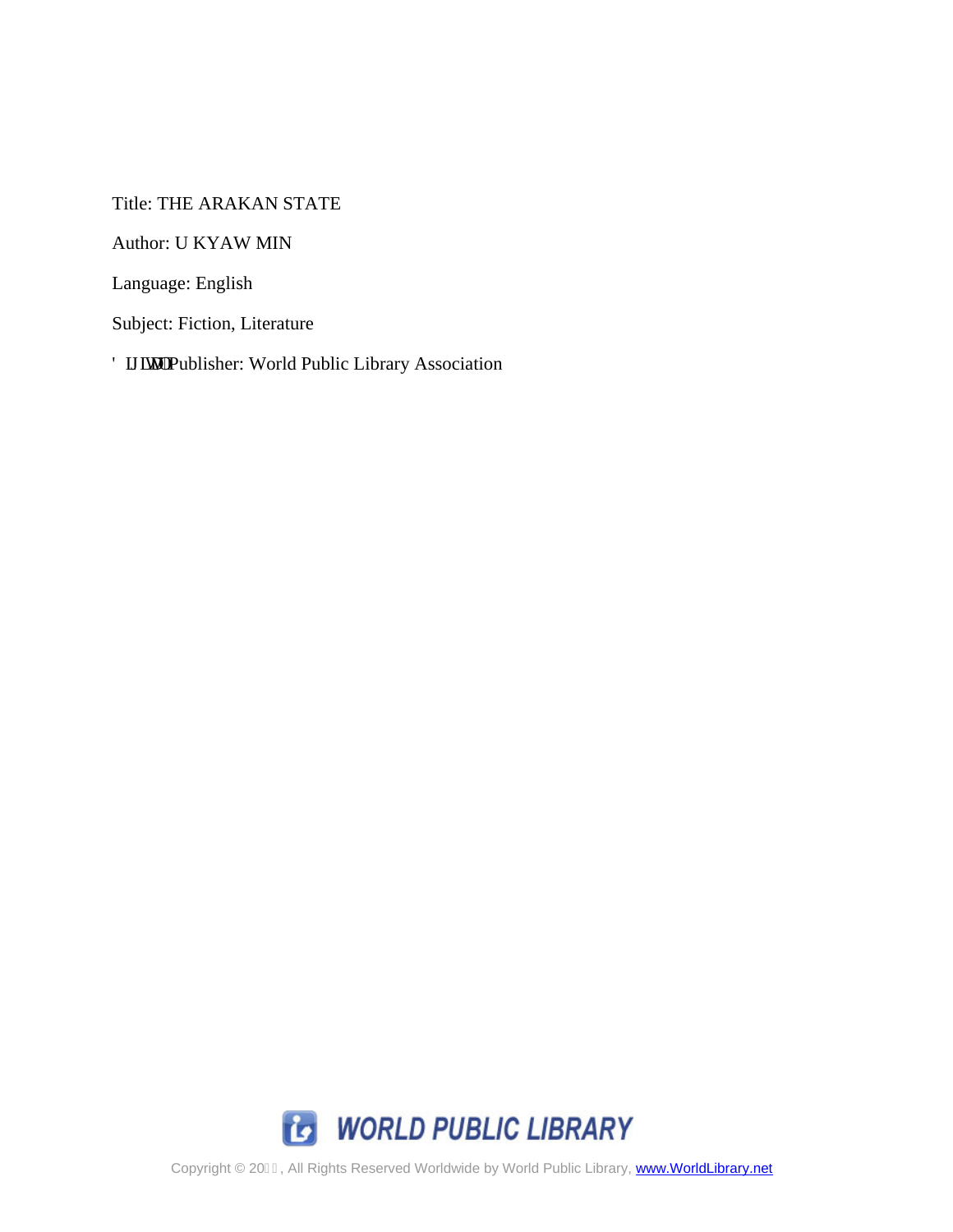

The World Public Library, [www.WorldLibrary.net](http://www.worldlibrary.net/) is an effort to preserve and disseminate classic works of literature, serials, bibliographies, dictionaries, encyclopedias, and other reference works in a number of languages and countries around the world. Our mission is to serve the public, aid students and educators by providing public access to the world's most complete collection of electronic books on-line as well as offer a variety of services and resources that support and strengthen the instructional programs of education, elementary through post baccalaureate studies.

This file was produced as part of the "eBook Campaign" to promote literacy, accessibility, and enhanced reading. Authors, publishers, libraria  $\cdot$  Eand technologists uniteå to expand reading with eBooks.

Support online literacy by becoming a member of the World Public Library, [http://www.WorldLibrary.net/Join.htm](http://www.worldlibrary.net/Join.htm).



Copyright © 20F€, All Rights Reserved Worldwide by World Public Library, www.WorldLibrary.net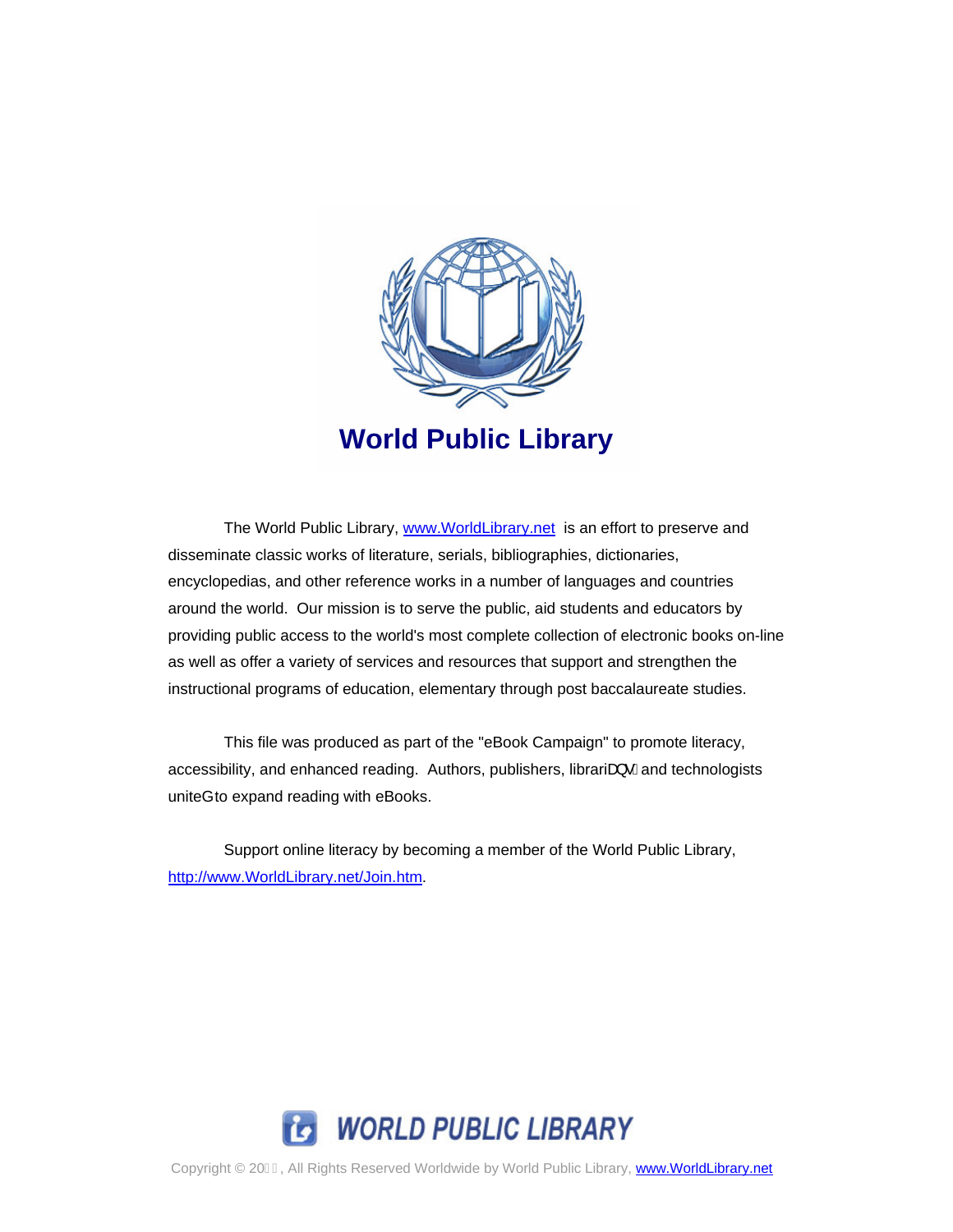

**[www.worldlibrary.net](http://www.worldlibrary.net/)**

\*This eBook has certain copyright implications you should read.\*

This book is copyrighted by the World Public Library. With permission copies may be distributed so long as such copies (1) are for your or others personal use only, and (2) are not distributed or used commercially. Prohibited distribution includes any service that offers this file for download or commercial distribution in any form, (See complete disclaimer [http://WorldLibrary.net/Copyrights.html\)](http://worldlibrary.net/Copyrights.html).

World Public Library Association P.O. Box 22687 Honolulu, Hawaii 96823 [info@WorldLibrary.net](mailto:info@WorldLibrary.net)

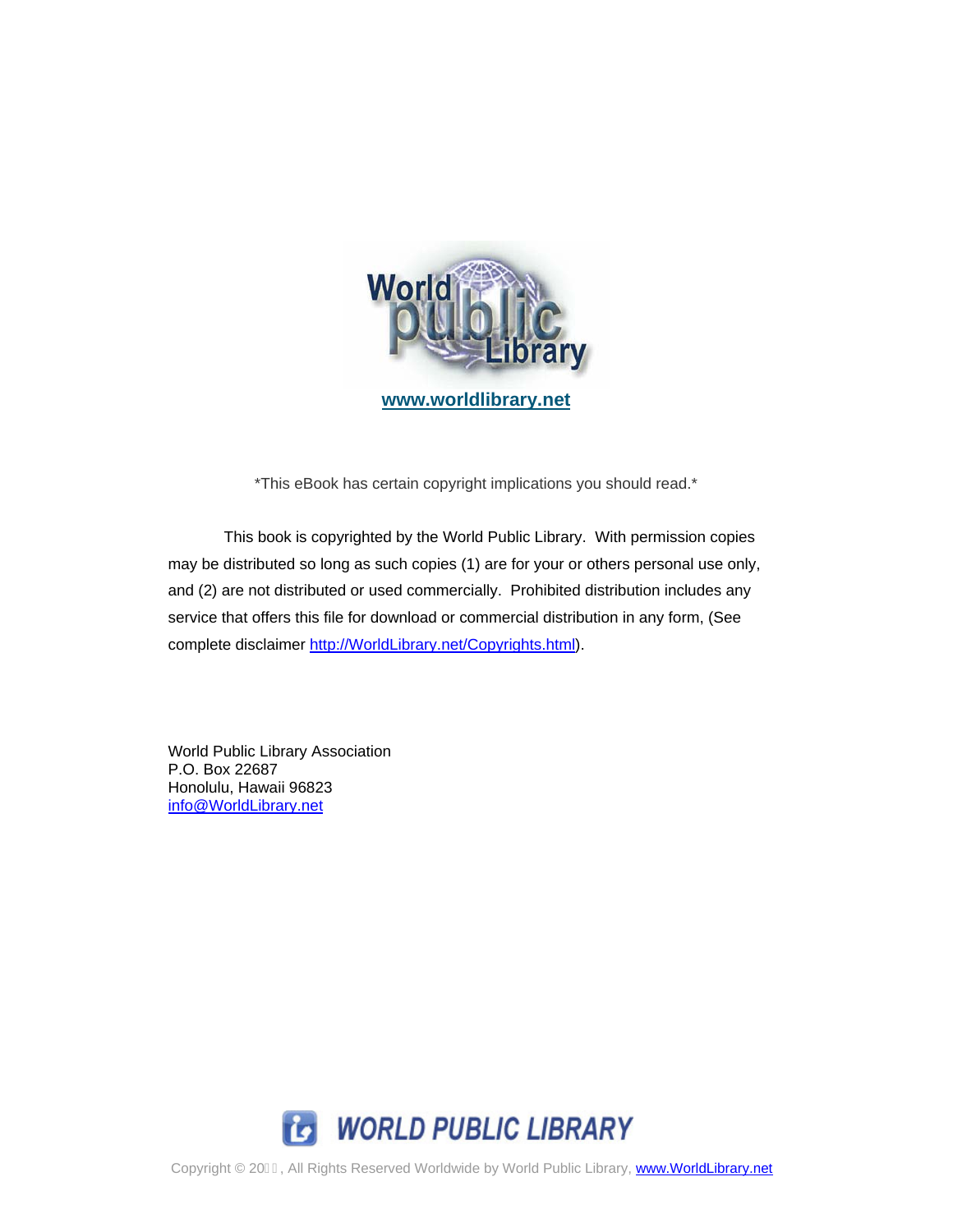

# THE ARAKAN STATE

**BY** 

 $\bar{1}$ 

U KYAW MIN, M.P., I.C.S. (Retd.), Barrister-at-law.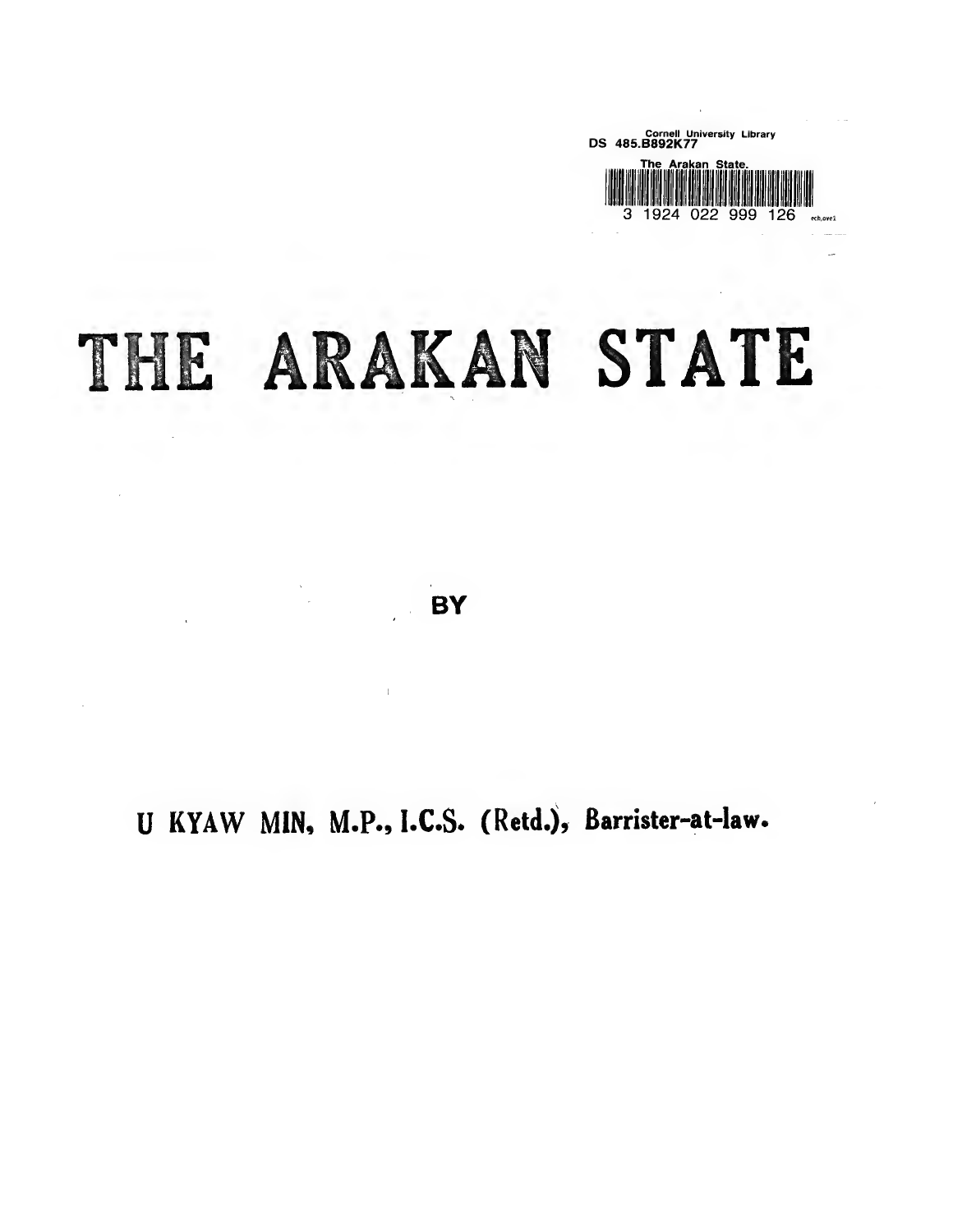

 $\sim$  U KYAW MIN, M.P., I.C.S. (Retd.), Barrister-at-law.  $\sim$ 

In the Chamber of Deputies during the non-confidence motion against the Government last February Session, I made a speech on Arakan Affairs which was stopped in the middle by the Speaker. Moreover, he prohibited the publication of the speech in the newspapers.

talk with the Hon'ble U Kyaw Nyein, Deputy Prime Minister, and he remarked to me that he regretted spot and<br>that my speech was unfinished, that localised that my speech was unfinished, that every problem deserved to be stated and considered, and he suggested that I write a paper in amplification of my speech.

When <sup>I</sup> made my speech in the Chamber of Deputies, it had to be short because of the time factor, and the reasons for making certain statements could not be given.

The reasons were however bona-<br>fide. But the Hon'ble Bo Khin find the Hon'ble Bo Khin and Maung Gale kept interrupting me between saying that my speech tended to create ill-will between the Burmese and the Arakanese. Nothing could have been further from my mind. All <sup>I</sup> wanted was for the Burmese MPs in particular, and the Burmese people in general to understand how the Arakanese were thinking, and reacting to the present circumstances in Arakan.

Let me insert in parenthesis a personal explanation that <sup>I</sup> write this in the spirit of an Advocate for his client, namely, the Arakanese people, trying to explain faithfully the workings of the Arakanese mind, so that the problem may be properly understood. Arakan has always been cut off from Burma Proper by Burmese,<br>impossable mountains Iust as it is historical impassable mountains. Just as it is not difficult to pick out and identify a Karen or a Shan and distinguish him from a Burmese, similarly it is not difficult to pick out an Arakanese and distinenish him from a Burmese.

#### Mistaken Belief

Racially it is believed that the lastly the Arakanese people are of Aryan stock mixed with the indigenous people who have inhabited- Arakan from time immemorial.

The Burmese however view the Arakanese from a different view-

Later, I had occasion to have a point. The Burmese consider the 4 Arakanese. to be the same as the Burmese but living in a localised spot and thus having acquired<br>localised characteristics. The characteristics. Burmese think that the Burmese perchially<br>and the Arakanese come of the same historical and the Arakanese come of the same stock and are practically the same.

> The Burmese viewpoint is completely mistaken. But if an Arakanese begins opening his mouth to say that the Arakanese are not the same as the Burmese, the Burmese will shut him up by saying he is "dividing the blood"<br>trying to create ill-will to create the Burmese and the Arakanese. And so the Arakanese quickly shuts his mouth. Arakanese considers that it is not worth the trouble and effort to put the Burmese wise. After all, if the Burmese think that the Burmese and the Arakanese are the same, why not let them continue in this not let them continue in this mistaken belief?

> I myself consider that half the present trouble about Arakan is due to this mistaken belief of the Burmese which no Arakanese has I really tried to explain to the Burmese.<br>Let me repeat again that the

Let me repeat again that Arakanese consider themselves raci-<br>ally to be different from the ally to be different from the days<br>Burmese added to which is the Usur Burmese, added to which is the<br>bistorical background of an background of Arakanese Kingdom and Arakanese Kings for the past at least 3.000 years, and because of the stories handed down for the past 150 years from generation to generation, they resent the conquest of Arakan by Bodawpaya and the removal of the Mahamuni Image to Mandalay, and lastly the depopulation of the f country after the Boh Chin Byan Revolt. I mention here about the depopulation of Arakan because of certain references to it that <sup>I</sup> make later.

One cannot understand the spirit

of the Arakanese without patiently trying to understand this historical background. It is of no value whatever trying to be an ostrich and burying one's face in the ground, trying to get away from these historical facts, and just alleging that any mention of these historical facts is apt to create ill-will between the Arakanese and the Burmese.

So far as the Arakanese are concerned, this historical background forms an integral part of his very being, from the time he wakes up in the morning till he goes to sleep at night. Let me therefore state that it does not help to understand the • Arakan problem if this background is absent from the Burmese mind. The Arakanese mind and the Burmese mind cannot meet in understanding if the Arakanese mind perenially and perpetually has the<br>historical background and the background and Burmese mind has not.

#### Proud People

The Arakanese are a very proud people. They have had reason to be proud. And to back this pride are certain racial characteristics that conduce to greatness, namely, hard work, integrity, appreciation of and praise for high qualities in another, etc.

During the 17th and 18th century, Arakan was a great naval power, dominating the Bay of Bengal, just as the Portuguese dominated the Arabian Sea. One can read about Arakan of those days in Mr.<br>Maurice Collis' THE LAND OF<br>THE GREAT IMAGE". At one time an Arakanese King held sway from Dacca to Martaban. Arakan was a naval power, whereas. the Burmese and Talaing Kingdoms were land powers.

However, in the latter half of the 18th century, Arakan fell on bad with anarchy rampant. Usurpers usurped the throne and after some months or some years were in turn overthrown by other usurpers. About this time the Burmese of Upper Burma managed to throw back the Talaings, and Alaungpaya managed to found the Shwebo Dynasty. In <sup>1785</sup> some relatives of an Arakanese King who had lost his throne appealed to the then Burmese King Bodawpaya tc come to their help, but instead the Burmese King came and conquered Arakan.

Tens of thousands of Arakanese were killed whilst tens of thousands ran away to Bengal for protection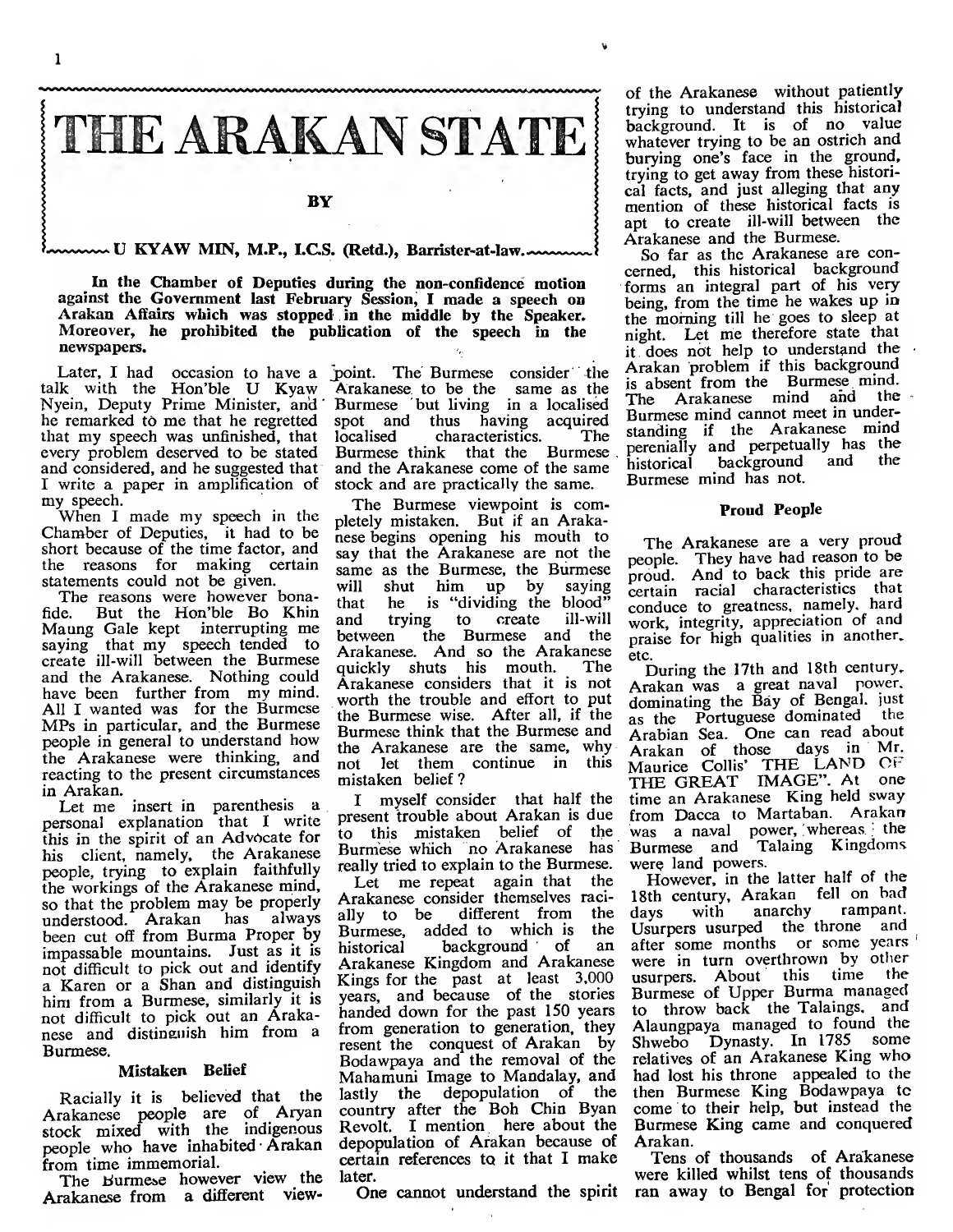under the East India Company. Later came the Arakanese Revolt under Boh Chin Byan. This was followed by the Order of the Burmese King which was quite usual m those days and it was that Arakan should be depopulated. As a consequence all males, from infants grown-ups, were massacred. Again there was an exodus of tens of thousands of Arakanese to safety under the East India Company.

Then came the First Anglo-Burmese War which was in <sup>a</sup> way the outcome of the continual clashes<br>between the Arakanese refugees in Bengal and the Burmese Officials.<br>As a result. Arakan and Tenasserim were ceded to Great Britain, and tens of thousands of Arakanese refugees managed to return to their<br>native land.<br>But the country had been so

depopulated by the Burmese that the British had to resort to the giving of Waste Land Grants. There must be some 40 or 50 Waste Land Grants in Akyab District ranging each from 40,000 acres to 1,000 acres. The idea was to transport back the Arakanese who had run away to the Bengal area and to settle them at the expense of the Waste Land Grantee, who in turn was given the grant in perpetuity at land revenue rates not to exceed two-thirds the rate in surrounding areas.

The Town of Akyab was founded by the British and mostly peopled with the Arakanese refugees from<br>Bengal. But tens of thousands did But tens of thousands did not come back and were happy in Bengal because of special privileges during the British days. But after the Second World War, from 1946 <sup>we</sup> onwards, it is estimated that about 30,000 to 40,000 Arakanese return ed to Arakan and Rangoon, but lew months w there are probably about 1,00,000 Arakanese still left in East Pakistan.

Then came the Second Anglo-Burmese War and finally the Third. At first, the British ruled Arakan and Tenasserim direct from India, but later, Burma became a Province of India while Arakan became a Division of Burma.

When the British were in Burma, the Arakanese had very little to complain, except generally, that the surplus revenue received from Lower Burma, including Arakan were utiliz ed for the development of the deficit areas like Upper Burma. Because of the qualities of head and heart of the Arakanese. they mostly held the top-jobs in Government Service in Rangoon, whilst the Arakanese people in Arakan generally managed

to prosper in spite of the keen competition from the Indian and the British merchants.

After a hundred years of British rule, memories of the 40 years of Burmese misrule in Arakan began to subside. The British were the paramount power; Britishers were there to see to justice. The Burmese could no longer bully the Arakanese.

Both the Burmese and the Arakanese had to depend on their own efficiency and merit for advancement in life. The British way of life was such that neither the Arakanese nor the Burmese could get an advantage through intrigue or backbiting.

#### Govt. Services

In recruitment to the. Government Services, the British depended mostly on competitive examinations and the Public Service Commission, and thus it was that the Arakanese managed to enter the Govermnent Services, especially the Superior Services, in greater proportion than the population of Arakan warranted.

In addition, in pre-war days the Burmese, Officials hated to serve in Arakan, and most Burmese Officials posted to Arakan wriggled out of their transfers, whilst some actually resigned from Government service rather than go to Arakan.

The effect was that 90 per cent of the Gazetted Officers in Arakan were Arakanese, whilst in the nongazetted services practically all were Arakanese.

 $T$ he final result was that there Arakan are non-Arakanese? were only a handful of Burmese ever<br>in Arakan, and the Burmese Arakan, and the Officials that did stay more than a few months were of the more con-The Arakanese in Arakan had forgotten what the Burmese even looked like and what were their racial characteristics, etc.

The problem of the Arakanese AFPFL imperialism? was the Chittagonian problem, not the Burmese. The Chittagonians, however, came to Arakan as serv ants and labourers and as such they<br>were wanted in Arakan. They were wanted in Arakan. never were really a serious problem for they kept their place as servants and labourers and in the mofussil, where they came as peasants, there was enough room for them because of the lack of Arakanese farmers. The relations were always cordial. The first clash between them was with the advent of the Japanese in early 1942. But that is a story apart.

But how is Arakan being administered since the AFPFL came into power? Arakan is in fact being run by AFPFL Bur mese Ministers from Rangoon. And who is the Commissioner? A non-Arakanese. Who are the three Deputy Commissioners in Arakan? All non-Arakanese. Who are the three DSPs in Arakan? All non-Arakanese. Who are the Judicial Officers, the SDOs, the Deputy Superintendents of Police, the Civil Surgeons, the Education Officers, the Forest Officers? Practically all are non-Arakanese. In fact, over 90 per cent of the Gazetted Posts in Arakan are filled by non-Arakanese. Please compare it to the time when once in the Akyab District under British Rule, the DC, the DSP and the

Sessions Judge were all Arakanese.<br>But that does not end the that does not end catalogue of non-Arakanese. Quite a few of the non-gazetted staff, like Township Officers, SIPs, subordi- . nates in every other department arc non-Arakanese.

The Burmese Officers now posted to Arakan have come mostly on promotion but, once they reach Arakan, all they are thinking of is how to get back to their native land. And most of the work they do is merely to obey the behests of the AFPFL in every way.

Now, is it not fair to ask whether it was by accident or whether it was by design of the AFPFL Government that practically all the senior and many of the Junior Government Servants in every department in

And then how about the Army and Navy and the UMP ? Those who are in Arakan are non-Arakanese.

#### AFPFL Imperialism

Can therefore anyone deny that Arakan is being governed as a colony of Burma? Can anyone deny that Arakan is a patent example of

And what do they think of the attitude of the Burmese personnel in Arakan ? They swagger about as if they belong to a Superior race. In Akyab, the young Burmese Officers have a Club or Group of their own to which the Arakanese are not admitted.

And how about the armed forces in Arakan, who as <sup>I</sup> have indicated before, are mostly Burmese? Actually they just act in Arakan as they act in Burma proper. They want everyone to remember, and they themselves cannot forget, that they are risking their very lives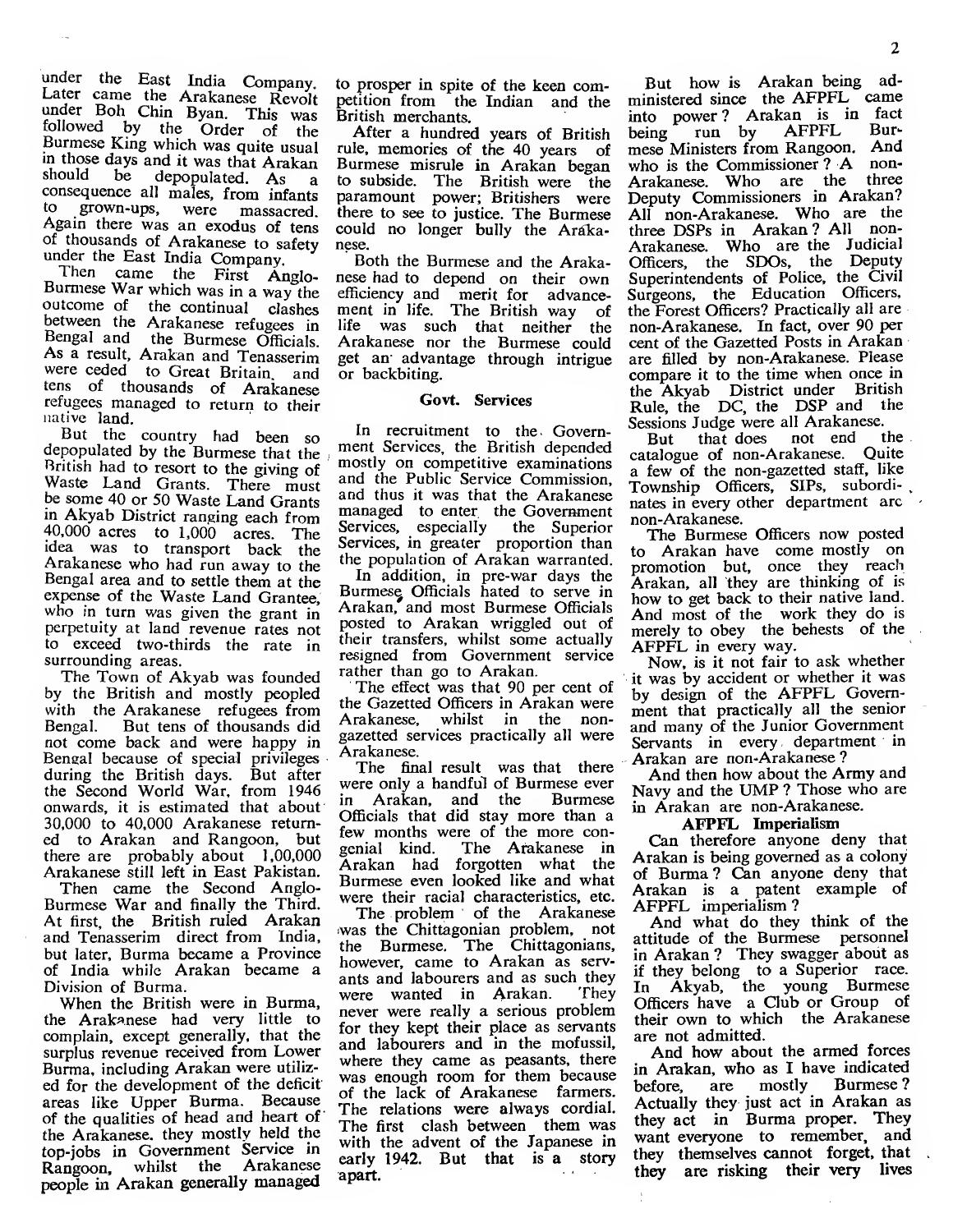$\mathbf{3}$ 

/

against the insurgents and that they are the saviours of the country. They are paramount.<br>If there is any minor fight between

some stray personnel of the armed forces and the civilians, the armed<br>forces bring up reinforcements forces bring up reinforcements<br>armed to the teeth and proceed to hammer and even to shoot up the civilians indiscriminately.

And there are so many instances that have inflamed public opinion where, for example, a few insurgents shoot at some passing armed forces and the latter then enter the nearest village and kill defenceless women,<br>children and aged men at point children and aged blank range.

This is all very well in Burma proper, but what is the reaction in<br>Arakan? The Arakanese consider The Arakanese consider that this kind of thing has happened because the soldiery are Burmese. The emphasis is on the fact that they are Burmese. The Arakanese feel that if the soldiery had been<br>Arakanese, such incidents would Arakanese, such never happen and certainly that such cowardly and bullying tactics would depending<br>never have been used. Actually disputes. never have been such incidents are happening daily in Burma proper, but the Arakanese<br>do not know it. Resentment is know it. Resentment is born, and resentment is against the Burmese race and not against the soldiery as such.

And the stories of the depopulation of 150 years ago are repeated from mouth to mouth, how the Burmese are a cruel people, etc., and the smouldering past hate against the Burmese is slowly re ignited and resuscitated. And this is reinforced by the tactless attitude of the gazetted and non-gazetted Burmese personnel in the Civilian<br>Government Services who are Government Services thinking only of how the AFPFL will win at the elections by hook or by crook. One thing they do not understand, or may be they forget, is the basic nature of the Arakanese people in general, that they hate anything unfair, that they hate anything underhand.

Some of the Burmese Ministers, prompted by some of the Arakanese Quislings who profess to love the Burmese so much and who have got themselves into positions of petty kings of Arakan, keep levelling the charge against some of the Arakanese leaders about "dividing the blood" and inciting hatred between the Burmese and the Arakanese. As far as "dividing the blood" is concerned, <sup>I</sup> have already mentioned

earlier that the Burmese and the Arakanese are not the same. Many of the racial characteristics are different.

#### Language

As for the sameness of the language which is one of the arguments put by some of the Burmese Ministers to show that the Burmese and the Arakanese are the same, superficially it may be believed that the two languages are the same, but every Arakanese knows that it is not so. The Arakanese way of expression especially for those who are not very educated, is not the same as the Bumese. Therefore let us not talk too much about "dividing the blood".<br>And for inciting hatred and

And for inciting hatred and<br>eating animosity between the creating animosity Arakanese and the Burmese, let me tell you the answer. It is due to all the thousands of Burmese personnel who have been stationed in Arakan since 1948 to the present day, swaggering about as if they belonged to a superior race, believing that might is right and depending on the gun to settle all Do not be misled; it is these Bumese personnel themselves who are the cause of all the trouble.

<sup>I</sup> now come to the present demand for an Arakan State. Arakan wants a State within the Union of Burma, like the Shan State or the Kachin State or the Karen State. <sup>I</sup> personally consider that the AFPFL false pro paganda to the ignorant Arakanese and Burmese people that the Arakan National United Organisation is advocating an independent sovereign state is unfair and unwarranted.

During the British days, there was law and order in the land with in termittent doses of political reforms. As <sup>I</sup> have said before, there were no Burmese personnel ruling the Arakanese in Arakan, though, of course, Arakan, as part of Burma, was being ruled from Rangoon. Here again, the Arakanese were to the fore in Rangoon, and since the separation of Burma from India, there were always two prominent Arakanese as Ministers in all the successive Rangoon Cabinets.

But even before that, the Arakanese mind was not sleeping as to what might happen after the British left Burma. At the Second Round Table Conference in London, the Arakanese representatives raised the question with the British leaders about keeping Arakan apart from Burma proper, but received no reply.

Let me also quote from the

٠.

manifesto of U TUN AUNG, MLC, Principal of the National High School, Akyab, issued some time before the Second World War.

"If only Arakan is separately administered and not from Rangoon as at present, there can be advantage to Arakan in the future. Arakan should remain joined to Burma, but there can be no advantage to Arakan if Arakan submits to administration from Rangoon as at present and not separately."

Now we come to the period after the Second Worid War. All the Members of the Constituent Assembly returned from Arakan were AFPFL. The Arakanese rejoiced in the idea of Independence for Burma.

The Arakanese Members raised with Boyoke Aung San the granting of an Arakan State, like the Shan State and the Kachin State, but was told not to complicate matters at that juncture but that the matter would be raised after Independence.

Bogyoke Aung San's formula for the granting of an autonomous State was well known. <sup>I</sup> personally got it from U Aung Than, elder brother of Bogyoke Aung San. <sup>I</sup> have since come to understand that this was the formula followed in Soviet Russia. Bogyoke Aung San said that any nationality would be given a state that fulfilled four conditions :-

- 1. It must have its own historical background.
- 2. It must have its own natural boundaries.
- 3. It must be an economic entity.
- 4. It must have its own culture, language and customs.

The Arakanese knew that Arakan conformed to Bogyoke Aung San's formula and decided to bide their The Arakan State would<br>come. Unfortunately for surely come. Unfortunately Arakan, Bogyoke Aung San was assassinated in July 1947.

#### Regional Autonomy

After the attainment of Independence, the question of a State foi Arakan was pursued. There was however one rival idea to that of an Arakan State, namely, a Minister for Arakan. Section 91 of the new Constitution was studied, but no one seemed to know what "regional autonomy" meant. <sup>I</sup> wish to confess here that though I studied Political Science during my College days in England I had never heard of regional autonomy, and never understood what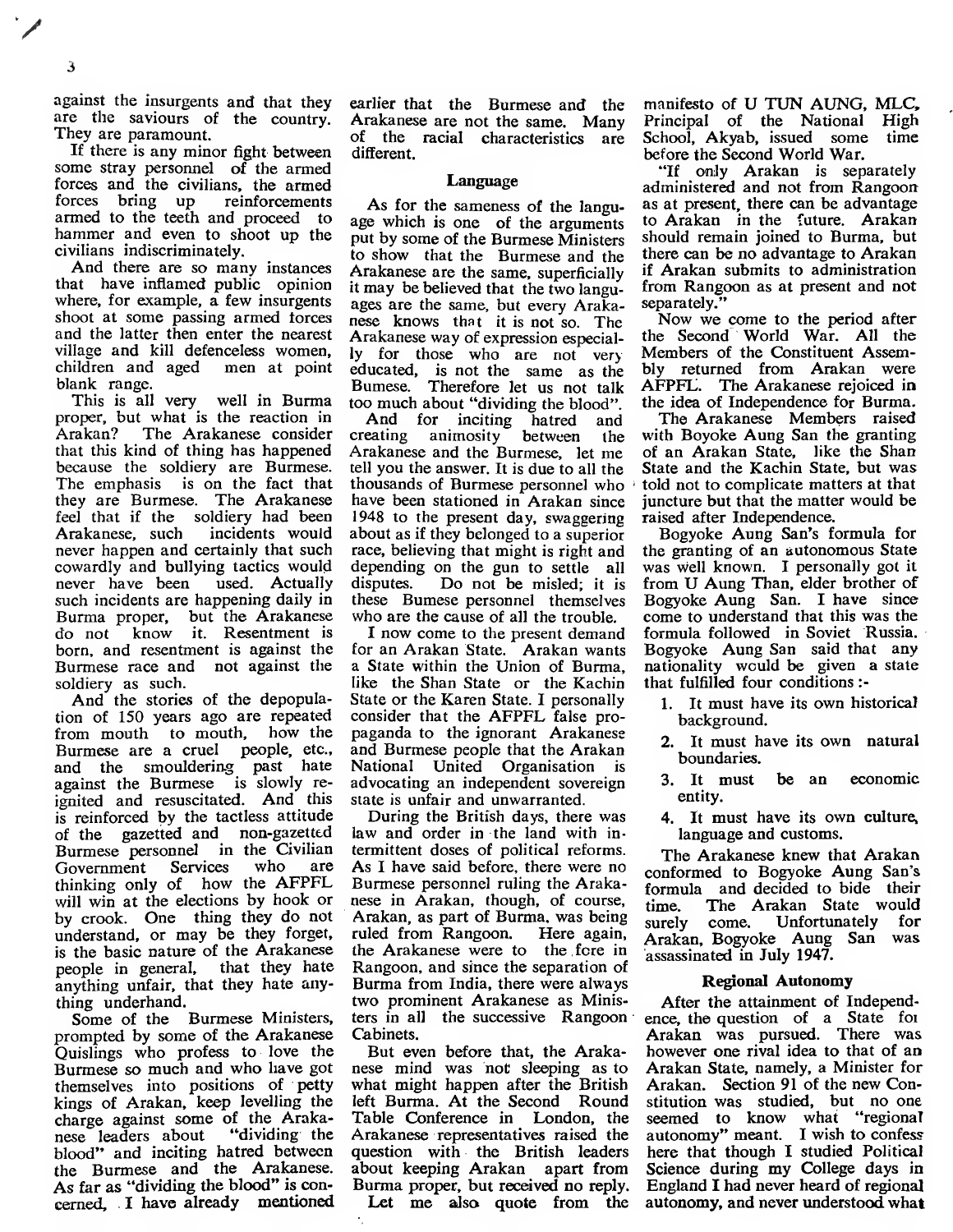/regional autonomy meant till <sup>I</sup> went to Moscow in 1952.

thought that regional autonomy entailed a Minister for Arakan and that it might be better than having a State. In many ways, it would be correct. A Minister for Arakan would be a Super-Commissioner, dealing with every subject, with every matter, pertaining to Arakan. With Cabinet rank, he could make demands from his colleagues, say for an extra school from the Education Minister or an extra hospital from the Health Minister. He would be a little King of Arakan.

But others realized that any success he had would depend on his personality—<sup>a</sup> person with <sup>a</sup> strong personality could get two schools where an average person could get only one, but a person with a weak personality would get none.

Others favoured an Arakan State, where things did not depend on the personality of a Minister.

There was some agitation for an Arakan State. So also was there<br>agitation for a Karen State and a Mon State. Things came to a head with the appointment of the Sir Ba U Commission in October 1948. mention this date specially to prove the lie to the late false AFPFL propaganda that the idea of an Arakan State was born within the brain of U Kyaw Min. For at the time of the constitution of the Sir Ba U Commission, <sup>I</sup> was still a Government servant without any interest or training in politics. The memorandum of U Shwe Baw, MA, BL. <sup>a</sup> member of the Commission, clearly shows that the Arakan Freedom League demanded a State.

At this stage may <sup>I</sup> comment on what Premier U Nu said in the Chamber of Deputies on the Thursday before the Non-Confidence Motion. Replying to U Hla Tun Phyu. U Nu remarked that States were given to the Shans and Kachins and the Kayahs against the will of the AFPFL. that the AFPFL favoured a Unitary State, that having constituent States weakened the Union, and that the AFPFL did not want to grant Arakan a State, not because they hated the Arakanese but because they did not want to create any more States.

If this be so, why did the. AFPFL Government ever appoint the Sir Ba U Commission ? As <sup>a</sup> result of the appointment of this Commission, Arakan has now been whipped up into a ferment. The Arakanese people have nearly gone mad over the idea of getting a State. One must look at it also from the historical and nationalistic point of view; an Arakan State means the running of Arakan by Arakanese. namely, by persons who know the mentality and conditions of the Arakanese people.

The Arakanese people now understand what it is to be a State. The powers of a State are enumerated in the Constitution of the Union of Burma. The State will have its own State Services and its own State Public Service Commission. It will have an Arakan Affairs Council and its own State Ministers, and under them there will be its own Commissioner, Deputy Commissioners and DSPs. No more will these officers be the nominees of the Govt, of Rangoon. This alone, in my mind, should be a sufficient reason for the<br>Arakanese wanting an Arakan an Arakan State.

Law and Order, the Administration of Justice, the Police, Education, Health, Communications, Agricultural loans, etc., will be State subjects. That is good enough. These are the nation-building subjects. The face of Arakan and the Arakanese could be changed in a generation if Arakan were made a State.

Take, for example, the matter of teaching English in Schools. At present English can be taught in State Schools only from the 5th Standard. If Arakan were a State we could pass an order that English will be taught from the 1st Standard or even from the Kindergarten. We could also arrange that English be taught in Arakan by people who know English well.

In a nutshell, it is better in every way to have an Arakan State than for Arakan to be run as at present from Rangoon by persons who know scarcely anything about Arakan or ; Nu. The speech is so important tliat who have scarcely heard of Arakan.

#### Federalism

In the debate on the Thursday before the Non-Confidence Motion, U Nu said that having constituent States weakened a country. <sup>I</sup> do not know whether U Nu was talking with his tongue in his cheek. Having a Union means having Constituent States and this is called Federalism, and our Constitution in Section <sup>1</sup> says that Burma shall be called "The Union of Burma",

It is well known that Federalism is .a device for bringing together and

satisfying the different peoples of a country. Federalism is the strength of the United States of America where they have 48 States. Federalism is also the strength of the USSR where they have 16 States plus, for the less advanced peoples, some Regional Autonomy Areas and a few National Areas.

The majority of Governments in the world are Federal Governments. The greatest example of Federalism is Switzerland, a country not bigger than Arakan. There are three different races in Switzerland, speaking French, German and Italian, yet by having Federalism in Switzerland, every race is satisfied. Federalism is well known to strengthen a country, and not weaken it as U Nu wishes to argue.

Just as it is true that asking for a new State without rhyme or reason is bad, U Nu and his Cabinet should know that in cases where conditions for the formation of a new State are fulfilled, the refusal to form such a new State can adversely affect the unity of Burma. This is a matter which those who take a long view . and have the prosperity of the Union of Burma at heart should carefully remember.

Regarding Bogyoke Aung San's formula, it cannot be denied that Arakan conforms to all the four conditions, namely, it has its own historical background, it has its own natural boundaries, it is an economic entity and has its own culture, language and customs. Whoever is denying Arakan a State is just trying to weaken the strength of, and break up, the Union of Burma.

When the Sir Ba U Commission was inaugurated in October 1948, U Nu made a speech entitled "Satisfaction of all Nationals" which is re ported at page 156 of "Towards Peace and Democracy" by Thakin <sup>I</sup> am reproducing it here in full:

"Mr. Chairman end Members or the Commission, — If <sup>I</sup> am asked to make a single remark today at this hour, in this room, <sup>I</sup> would make this request, " Please explore the means and ways of satisfying, without hindrance, all the legitimate aspirations of Mon, Karen and Arakanese nationals.

"I am not saying this rashly; <sup>T</sup> have ample reasons for it. Let us first turn over the pages of World History by way of clarification and we will see that the history of the world has one dominating factor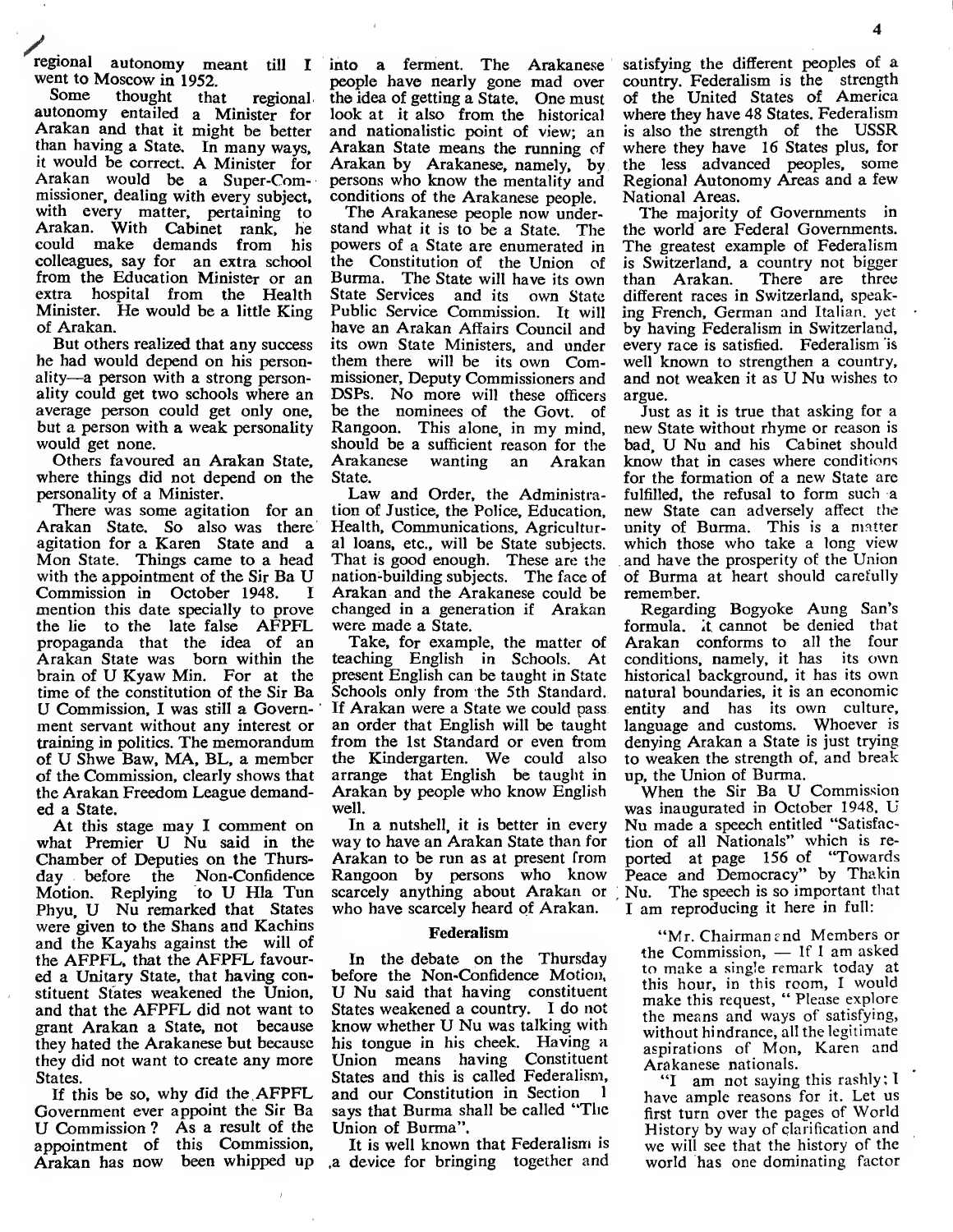towering above all others. This is no other than the fact that the countries in which people are united become World powers, whereas the countries in which the people are disunited have receded to the back-<br>ground in the World's line-up.

"I do not deny that manpower and sound economy are essential prerequisites to make a country a first class power. But I would like<br>to remind the members that to remind the members however strong a country may be in respect of manpower and eco- nomy, it can never become <sup>a</sup> world power if it is bereft of national<br>unity.

" If it was true that manpower and national economy were the only factors to turn a country into<br>a world power. India would power, India would then be in a better position than Great Britain, and China more favourable than Japan for supre macy. India is endowed with greater manpower and vaster national re sources than Great Britain. China likewise, is more favoured in these respects than Japan. For all these advantages, India, far from attain ing world supremacy, had fallen low under Great Britain, because she did not possess a solid national<br>unity as Great Britain did.

" We see similar instance inChina. She enjoys far greater man-power and vaster national resources than Japan, but lack of national soli darity had made her a vassal of Japan for a considerable length of

time.<br>" It is, therefore, up to all of us: Shans, Chins, Kacnins, Karens,<br>Karennis, Mons, Burmans, and Karennis, Mons, Burmans other indigenous races of the Union of Burma, to benefit by these great lessons of history which should serve as beacon lights in our endeavour, in all possible ways to establish national unity. To revert to our Burmese history, it will be observed that national unity had been achieved only thrice so far: in the reigns of Anawrahta, Bayin naung and Alaungpaya. But the unity thus achieved had not been built up on firm foundations, but on personal considerations. On the demise of that particular personage, on whom the whole fabric was built, the tansitory unity crumbled like a house of cards.

"In our task of building up this national solidarity which is the life blood of the Union of Burma, this great lesson of Burmese history<br>should serve as a constant reminder.

"What then is the firm foundation on which the national unity should be built? To put it in a nutshell, the firm foundation is no other than the satisfaction of all nationals. So long as this satis faction exists, even the King of Devas cannot break up this national<br>unity. If there is no satisfaction, we need not take the trouble of going up to the imperialists, the exploiters and the enemies of the Union to find the accused for the disruption of national solidarity, but this lack of satisfactioa itself will be the accused No.1 for the disruption of our national unity.

"Mr. Chairman, and members of the Commission, please allow • me to explain <sup>a</sup> little on what <sup>I</sup> mean by this satisfaction. To put it briefly, satisfaction is no ie other than the conviction by each national group that it is receiving fair and just treatment in the hands of others.

"Mere lip service cannot give satisfaction ; it must be implemented by deeds. It seems to me that the principal task of this Commission is no other than the exploration of means by which we can show our goodwill to our fraternal communities like Mons, Karens and Araka- . nese not merely by words but by deeds.

"To be candid, the statesmanship of our national leaders is now being put to a severe test at present, more than in any other period of history. We all must give the answer  $\epsilon$  to the world whether we are really fit for independence or merely fit for servitude. We all will have to show to the world whether we are capable of uniting all the indige nous peoples of the Union and giving them full human rights anu enabling them to live a full life or we merely the disruptors of the Union who plunge the country made<br>back into servitude. back into servitude.

"This test will enable us to show whether we are capable of making the whole country flow with milk and honey or with blood. My only wish it that our leaders will stand the test well and show to the 'world that we are fit for indepenour leaders will be capable of achieving national unity as a result of which seventeen million people comprising Shans, Chins, Kachins, Karens, Karennis, Mons and Bur mese will live a full life. Let me con clude by expressing my fond hope that our leaders may be capable of raining our country with milk and honey instead of with blood."

In regard to Arakan, the Sir Ba U Commission came to Akyab once in

July 1950. And that was all. When itsubmitted a report a few months later, it recommended a State for the Karens inspite of the fact that they satisfied only one of the four conditions of Bogyoke Aung San's for mula, but regarding Arakan, the Commission said it had not had the opportunity to study the problem and recommended that a small Committee be appointed to go into the question.

Because of the Sir Ba U Commission and the grant of a State to the Karens, the Arakanese people have come to fever pitch about an Arakan State. And the flame was fanned in February 1956 on the occasion of the moving in Parliament of the Arakan State Bill by U Ba Myaing when Minister Bo Khin Maung Gale told us to try and secure at the General Election a quarter of the seats in Parliament with the grant of an Arakan State as the main platform.

#### Boastful Challenge

The Arakan National United Organisation knew full well that 95 per cent of the voters in Akyab District leaving out Buthidaung and Maungdaw, 90 per cent of the voters of Kyaukpyu District and 85 per cent of the voters of the Sandoway District were in favour of an Arakan State. It could not therefore understand this^ boastful challenge of Bo Khin Maung Gale. It was to realize only later.

It was all very well for U Nu to say publicly in Rangoon that there would he free and fair elections and that they would all be held simultaneously at the end of April 1956. 1 still cannot say whether U Nu shouted this aloud from the housetops with his tongue in his cheek. Or was he so ignorant of all the preparations that were being made by the AFPFL to win in constituency? In spite of AFPFL being so hated all over Burma the final pre dictions were that the AFPFL would win all except about 15. In Arakan, the non-Arakanese Government Servants got into their stride to win the elections for the AFPFL.

dence. It is my fervent hope that First of all, the Electoral rolls were<br>our leaders, will be capable of tampered with in that lots of voters First of all, the Electoral rolls were whom the AFPFL knew would definitely vote for the ANUO were left out. In my own constituency about 5,000 Buddhist voters in one area were left out.

Secondly were the use of the armed forces, the UMP and the Pyusawhtis to intimidate voters to vote for the AFPFL and to prevent voters from voting for the ANUO.

Thirdly, wherever it was quite sure that the AFPFL would lose, the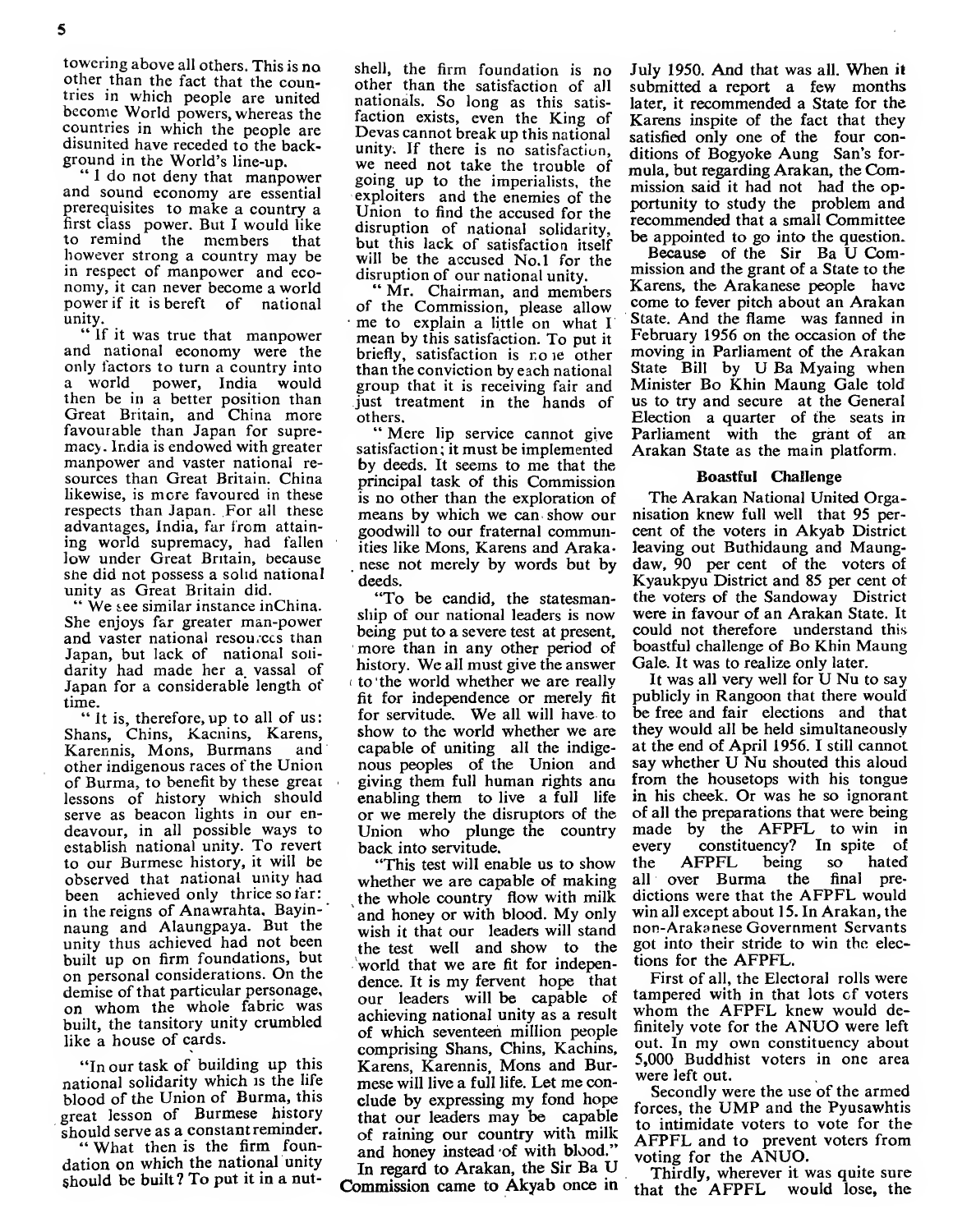elections were postponed.

In two of the constituencies, one in Kyaukpyu and one in Sandoway District, there was the action unparalleled in the world of voting in half the constituency, saying that the other half was under the insurgents.

Then in Sandoway, no sooner had U Lwin, then MP, filed his. nomination papers than he was falsely arrested as implicated in a murder case. After the voting was over, he was released from jail.

After repeated postponements, some for <sup>5</sup> or <sup>6</sup> occasions for no rhyme or reason except that the AFPFL would surely lose, some of the elections were finally held between January and June 1957.

It would seem that in view of the illegal and corrupt actions of the AFPFL, they would have won all the elections. No, the Arakanese people electrons. No, the Arakanese people There was a terrible hue and cry in<br>overcame all the illegal tactics and Burma Proper about the way the<br>came in their thousands in face of all Flections had been rigged at the danger to vote for an Arakan State, to vote for the ANUO.

There are now three Election Peti tions pending trial, for the Taungup, Kyauktaw and Ramree constituencies.

In Taungup, some of the allegations are that there was treating of voters, the complete prevention of voters of a whole area from coming to Taungup to vote by the seizure of all transport by the UMP, and the intimidation in other localities against voting for the ANUO.

In Kyauktaw, some of the alle gations are that there was treating of voters and the use to the fullest extent of the Security Forces to intimidate the voters to vote for the AFPFL or to prevent the voters from coming to vote for the ANUO.

In Ramree, some of the allegations are that all the Polling Booths were kept in the town and the UMP kept firing from 4 a.m. to 5 p.m. in order to prevent the voters from voting for U Ba Myaing.

In the Myebon Constituency, the election was held in two halves, one in April 1956 and the other' in April 1957. The ANUO candidate, the reigning MP, U Ba Pru, was leading in the April 1956 voting. When it came to April 1957, when voting was to be in the An Township, the AFPFL put in the Pyusawhtis who prevented U Ba Pru and every one of his workers from entering the area. UBaPruprotested in every direction but in vain. It was in this connection that U Hla Tun Phyu and myself went to inter view Deputy Prime Minister U Kyaw Nyein. But everything was fruitless, and U Ba Pru was so disgusted that he issued a manifesto saying he was dis-

gusted that he was withdrawing from the election.

In respect of Sandoway South Election, U Lwin had been released <sup>a</sup> year eariier after the voting in the first half had finished. But when voting in ihe Gwa Township in the second half was eventually to be held m April <sup>1957</sup> after repeated adjournments, what the authorities did was<br>to place all the Polling Booths in Sandoway Town at a distance of about 60 to 80 miles from where the voters resided. U Lwin protested but in vain, and he also finally withdrew from the contest after writing to the newspapers in protest.

#### Fed Up

The Arakanese are absolutely fed up with the way the AFPFL Government has conducted the Elections. In regard to Burma. Sir Winston<br>There was a terrible hue and cry in Churchill was earnestly urged on There was a terrible hue and cry in<br>Burma Proper about the way the Elections had been rigged at the General Election of 1951, but the Government did not have the Security Forces and other means to rig them in Arakan in 1951, and thus were returned to Parliament a large number of Arakanese MPs who defeated the AFPFL candidates. The Arakanese MPs who were returned in opposition to the AFPFL formed the Independent Arakanese Parliamentary Group. It was later that the Arakan National United Organisation was born.

It is however very significant that the same dirty tactics as were used in Burma Proper to win the elections in 1951 were used in Arakan in 1956 and 1957. It is the same old shameless technique of using intimidation and statesmanship and g<br>duress on the poorignorant Arakanese. Arakan immediately. duress on the poor ignorant Arakanese of the rural areas. If the AFPFL cannot be checked in the use of these techniques, it is quite clear that they will be in power in Burma and Arakan for the next 100 years.

It is quite clear therefore that in the demand for an Arakan State and the possible consequent Plebiscite in Arakan, the Arakanese people can never agree to having voting with the Security Forces rampant in Arakan. In fact, nothing can now satisfy them except voting under the auspices of an Independent Agency.

The AFPFL aver that the Arakan ese do not want an Arakan State. The ANUO avers that the Arakanese do. This can only be decided by a free and fair Plebiscite. Is the AFPFL afraid to have voting under the auspices of an Independent Agency, say, the United Nations? Nothing short of an Independent Agency will satisfy the Arakanese leaders. Or else

the AFPFL, the past masters of every trick to win an election, will surely win.

Lastly, let us consider some politi cal trends in Arakan. <sup>I</sup> have mentioned the political ferment caused by the actions of the AFPFL Government. But the people of Arakan are very frustrated, and frustration is<br>always a bad thing. The ANUO stands solidly for an Arakan State within the Union of Burma, but there are already certain elements, both un derground and above ground, who are thinking in terms of, and openly advocating, a Sovereign Independent State. In assessing tliis, please always try and remember the historical background of Arakan.

This reminds me of the previous attitude of the British Government in regard to Burma. Sir Winston many occasions during the War to declare to the people of Burma that after a definite period of years, say 7 or 5 or 3 years, after the termination of the War, Burma would be given Home Rule within the British Commonwealth and that in the meantime Britain would rehabilitate Burma to the best of her ability. As in the case of the Philippines where America made such a declaration, Burma might have been satisfied, to get Home Rule, say 3 years after the War. But what, happened? Sir Winston Churchill refused to make the declaration. And the final result? Burma left the Commonwealth within 2 1/2 years of cessation of hostilities.

Let met therefore appeal to the AFPFL Government to exercise statesmanship and grant a state to

- à

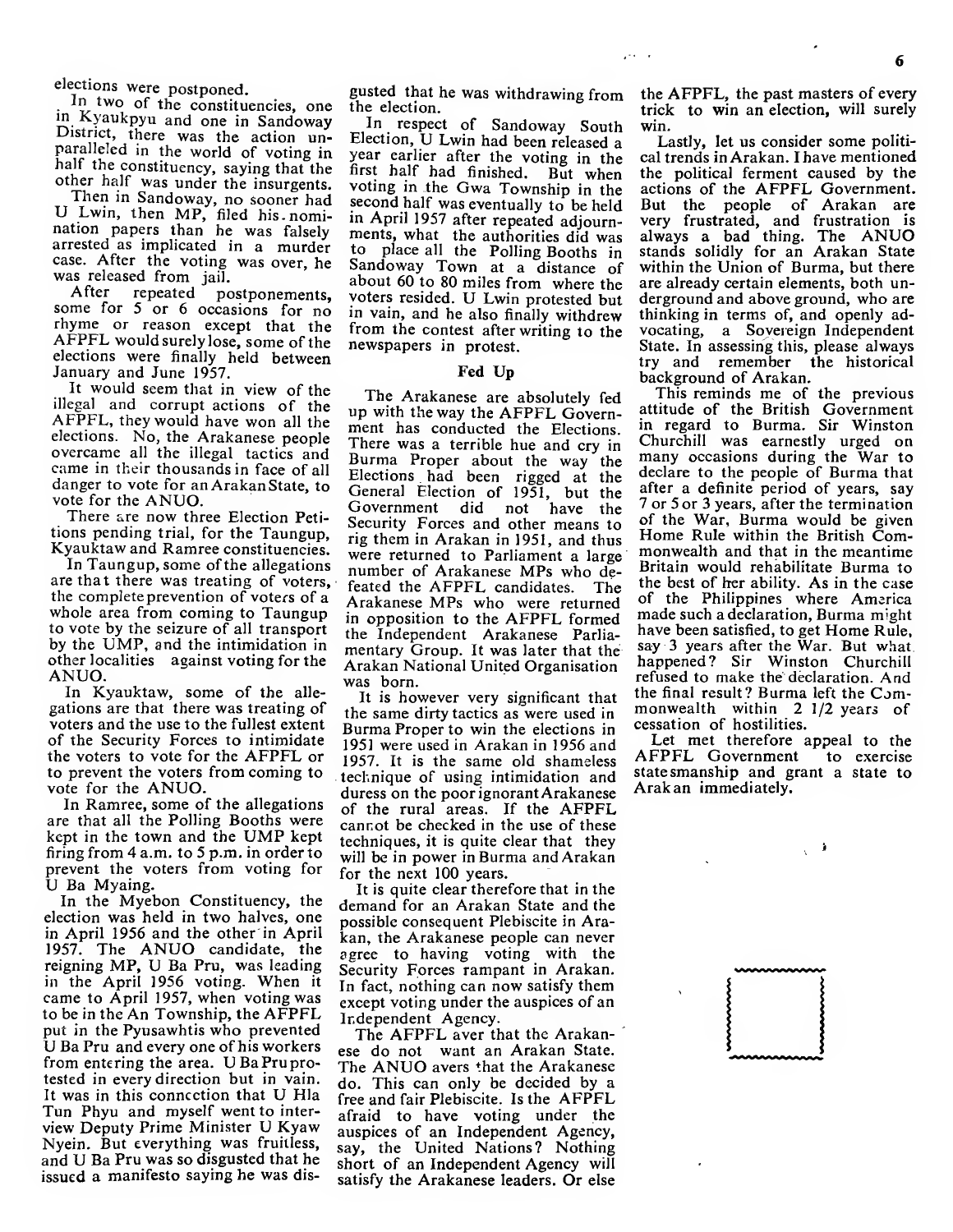THE PYE DAW THA PRESS.

No. 31, Dogonthiri Street,

KYAUKMYAUNG.

 $\mathcal{L}$ 

 $\epsilon$ 

 $\hat{\boldsymbol{\beta}}$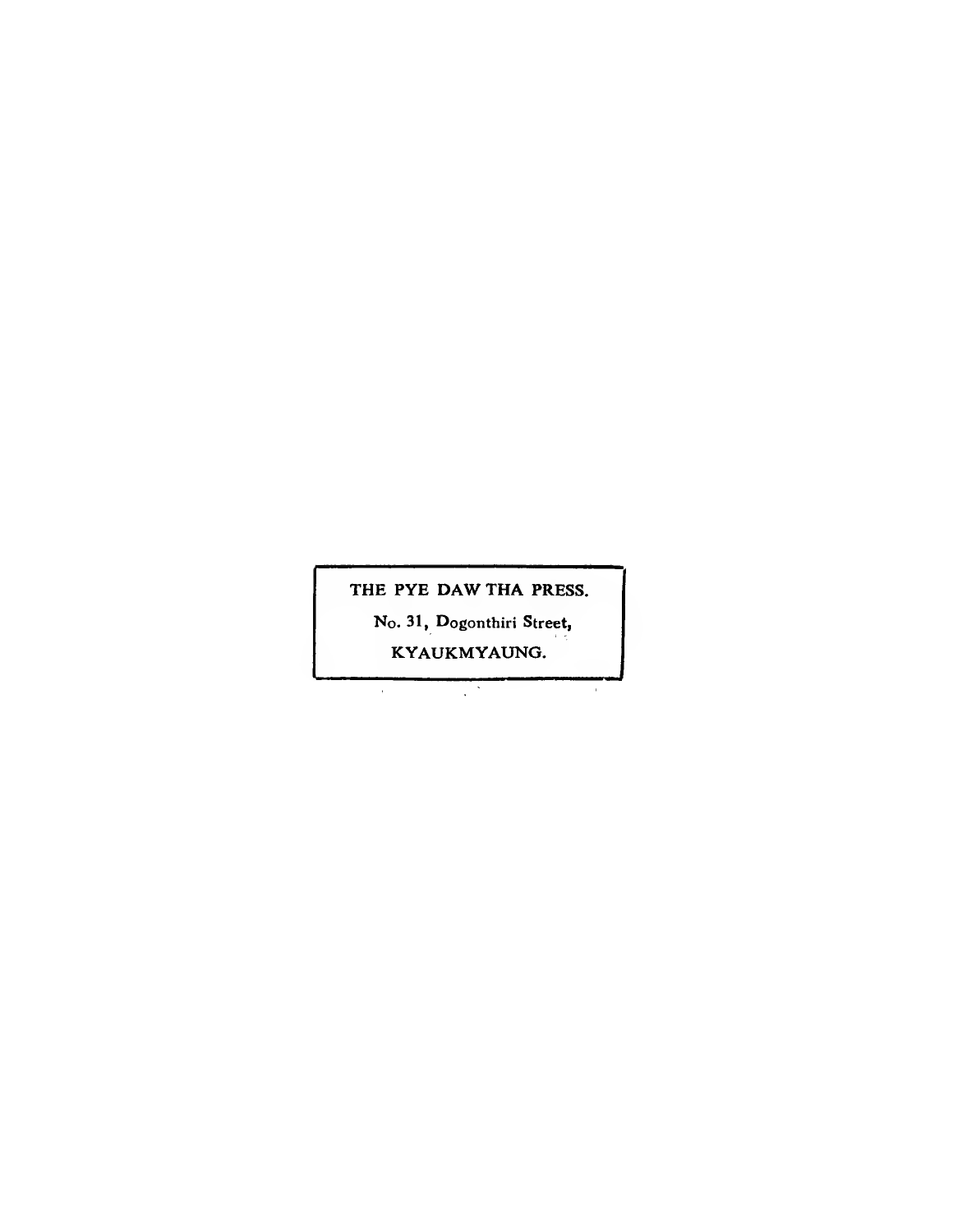The End.